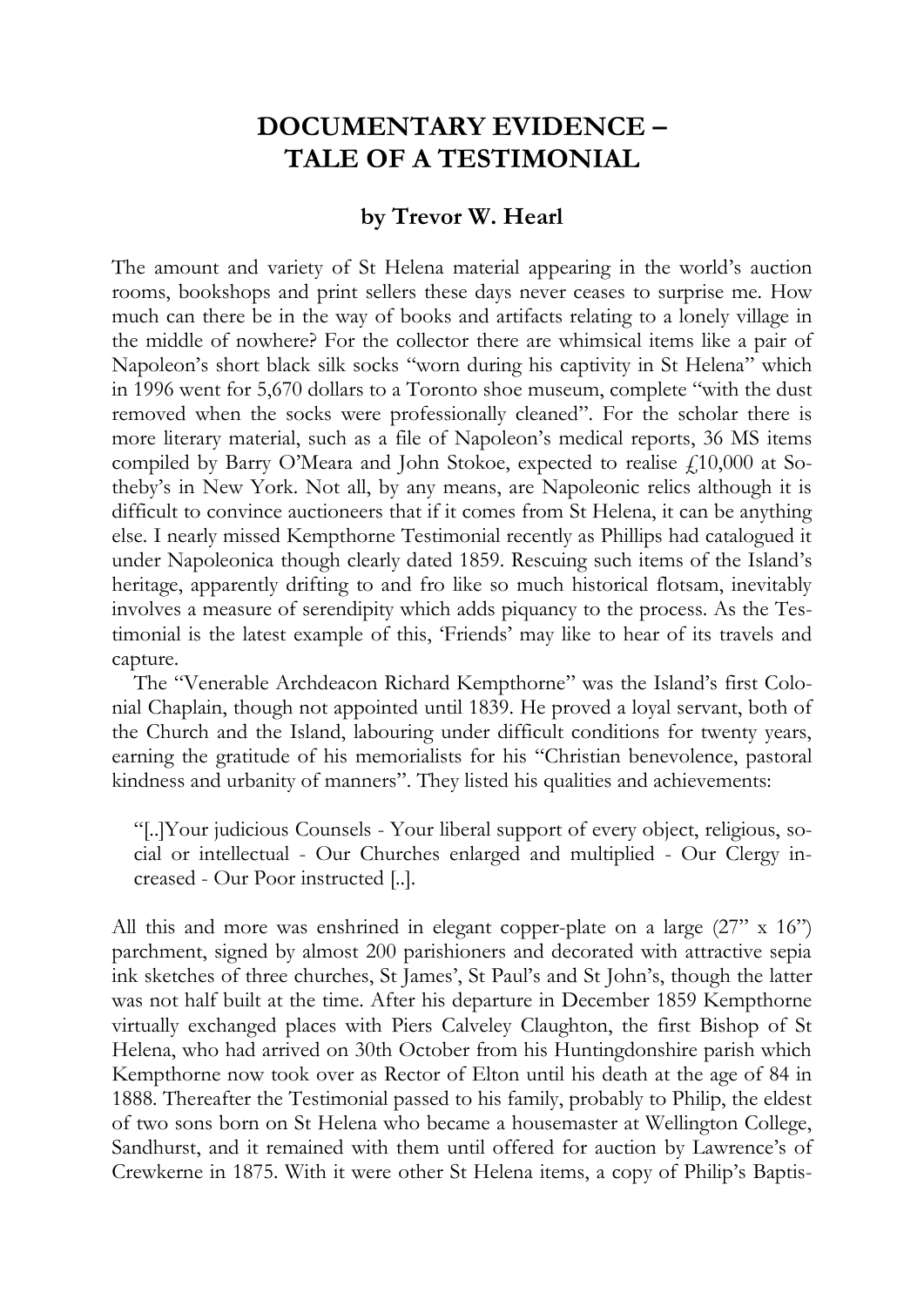mal Certificate "solemnized Longwood Chapel" (a room in Longwood New House) in 1841, a grateful letter of 1849 from the Officer Commanding Troops, Lt. Col. George Brodie Fraser RA, and a leaflet about funding "Our New Country Church" in 1847. Two other items seem to have disappeared, a sepia sketch of St Helena and a letter to his wife, Sophia. They were married in 1840, their first home being in Longwood New House, shared with Lieut. J. H. Lefroy RA and his team of gunners, with the apparatus for the Magnetical and Meteorological Observatory then being built nearby. Sophia was the daughter of Lt. Gen. Ainslie, Governor of Dominica, thus bringing together two distinguished families -Kempthorne's Devon forebears included a flag-captain to Prince Rupert of the Rhine - and the Testimonial was among a collection of Ainslie-Kempthorne papers to come under the hammer in 1975.

The auction catalogue, thoughtfully sent to me at College in October that year by the well-known antiquarian bookseller, John Ruston of Commin's Bookshop in Bournemouth, unfortunately did not reach me .until the day following the sale. This mishap was disappointing, but it had its silver lining, for it had brought the existence of this hitherto unknown document to light and, at the price paid for these things, at least ensured that it would be in safe hands until finding its way back onto the market again. A few years later matters took a different turn, however. A mutual friend invited me to dinner to meet the then Bishop of St Helena, the Rt. Rev. Edward Cannan, who told me of his plans to write up the story of Christian witness on St Helena. As readers will know this was published on the Island in 1985 as an A4 typescript booklet, *A History of the Diocese of St Helena and its Precursors 1502-1984*, which subsequently became the basis for his enduring ecumenical study, *Churches of the South Atlantic Islands 1502-1991*, launched at the Friends' meeting at Cheltenham in May 1992 a few weeks before his untimely death. Clearly the evidence from the Kempthorne Testimonial had to be made available to him, and there followed the toilsome task of tracking our quarry to its lair. I learned that it had been bought by Birmingham University Library, which would have provided easy access had they not done so on behalf of their Sociology Department, which in turn had acted for a Dr Ben Davis. Letters to him sent as directed, explaining our need for information, elicited no response. So all Bishop Cannan had to go on for his history was the illustration in Lawrence's catalogue, from which by dint of a strong magnifying glass and local knowledge, he was able to quote the Islanders' tribute to their departing priest (pp. 48-9). It was now a question of keeping an eye open for the document itself to re-appear on the open market.

St Helena enquiries seem to attract the most improbable coincidences, and this was no exception. A few years later, while having lunch at the isolated village hostelry of Llanyblodwel on a day out, I heard St Helena mentioned by someone at the bar who, I soon discovered, knew Dr Davis as an avid collector of St Heleniana stemming, he believed, from service on the Island as a Medical Officer briefly during the war. So there was far more than the Kempthorne Testimonial at stake. And thus it proved last November when I was alerted by John Lawson - another of those scholarly antiquarian booksellers to whom St Helena research is so in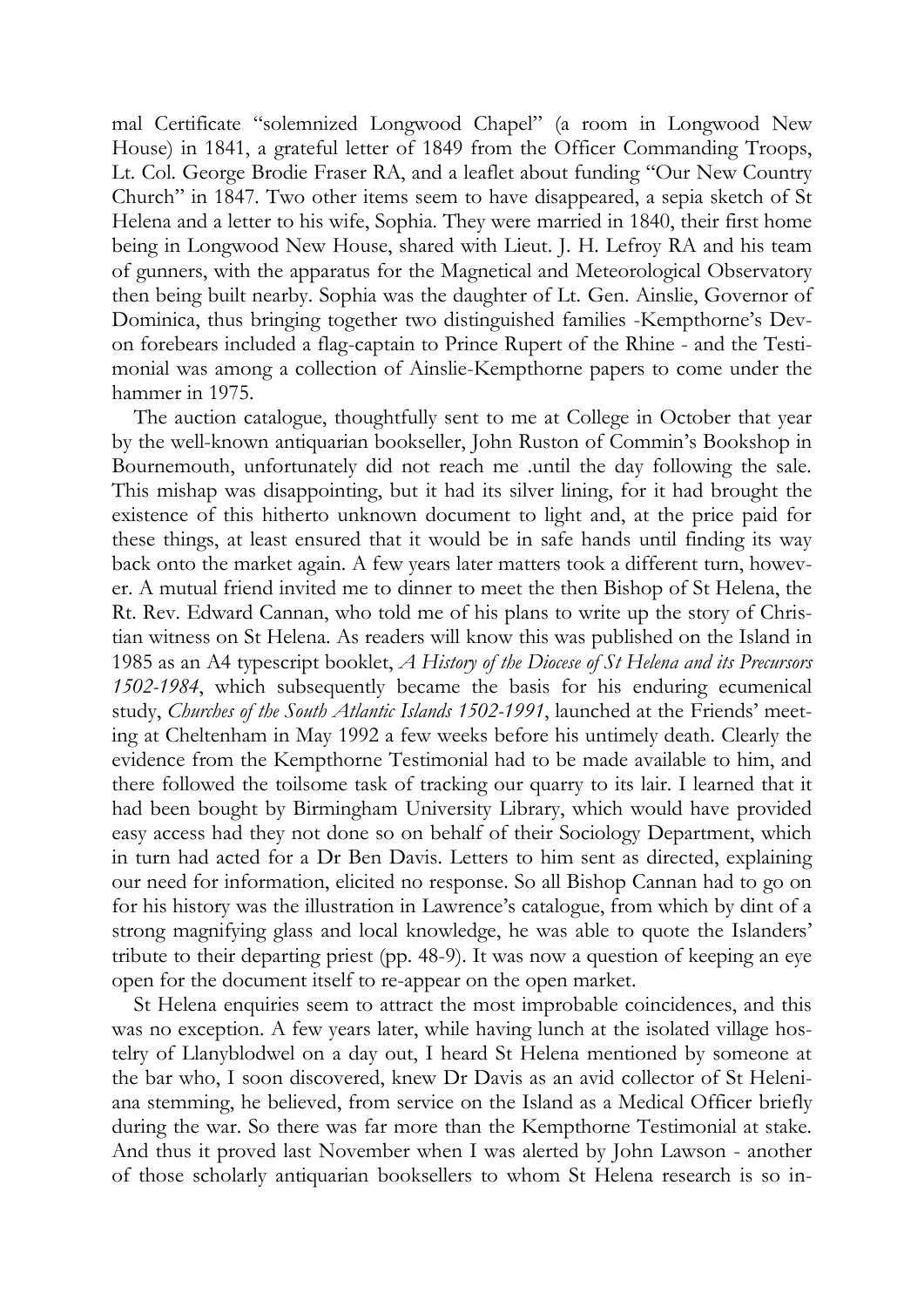debted for its sources - that Dr Davis had died and his treasure trove had found its way to the auctioneer. Among the St Helena material were all the classic items, Brooke, Barnes, Ballasis, Melliss, Janisch, Jackson, Gosse and so forth, and also I suspect the copy of Beatson's Tracts (1816) for which Francis Edwards were recently asking  $f_1$ 550, the one Phillip Gosse bought for 30 shillings pre-war but kept back when selling his library to Quaritch in the early '50's. But where was the Kempthorne Testimonial? It was fortunately spotted, though relegated to a Napoleonic section, by one of the 'Friends', Quentin Keynes, who knew I was on its trail and very considerately arranged for me to acquire it, with its associated papers.

This attractive document would make a fine exhibit in St Helena's new Museum. A copy, with signatures enhanced, would be even better, perhaps leaving the original in the St Helena Archive at Rhodes House Library, Oxford. But the Diocese also has an interest in it, so its future has yet to be decided. What will most intrigue descendants of its 195 signatories, however, is to see the actual signatures of their forebears just as they were neatly penned nearly one and a half centuries ago. How many of them still have family on the Island is impossible to say, though from the scale of emigration after 1859 it will be far fewer than the original subscribers could ever has envisaged. Of currently common surnames - Benjamin, George, Henry, Joshua, Peters and Williams - there are not twenty all told including the one and only Thomas, whereas old settler and Company families - Alexanders, Dovetons, Coles, Knipes, Masons, Pritchards, Sampsons, Scotts and Torbetts - are well to the fore, many with six or more signatures, the Bagleys with no fewer than sixteen! The entire absence of other historic family names, however - Bazett, Beale, De Fountain,Greentree, Harper, Leech, Powell, Wrangham and others - reflects the economic and social turmoils of the post-Napoleonic slump and the loss of Company patronage and trade after 1836 which forced many to forsake their homeland for colonial pastures new. Several 'Friends' will nonetheless be pleased that those of their forebears still in residence in 1859 paid tribute to the Archdeacon's long and loyal service, among them Eleanor Bennett of Maldivia, George Melliss of Oakbank (and his son John), Richard Howes and Felix Houze, George Bruce, George H. H. Broadway, Robert Pooley, and no doubt others I have overlooked.

Readers familiar with 'Victorian St Helena' would recognise some of the other well-known Island personalities of the time. There is Eliza Ross, widow of Governor Sir Patrick Ross; R. C. Pennell, the Government Secretary; Capt. Henry Mapleton RN, Summary Judge, Marshal of the Vice-Admiralty Court, and father, incidentally, of a boy to become one of the most notorious murderers in English criminal history; John Firmin, Registrar of the Supreme Court; Joseph M'Daniel, the Postmaster, and other senior bureaucrats, as well as Kempthorne's Anglican colleagues, "Geo. Bennett BA" and Ludwig Frey, the former Lutheran missionary from India. At the other end of the social scale one finds the names added of "Samuel John" and "Dick", carefully designated as "Liberated Africans"; while James Metcalfe's signature recalls the young carpenter who made Napoleon's coffins, a keen Churchman whose daughter Alice married Canon Hands, St Helena's